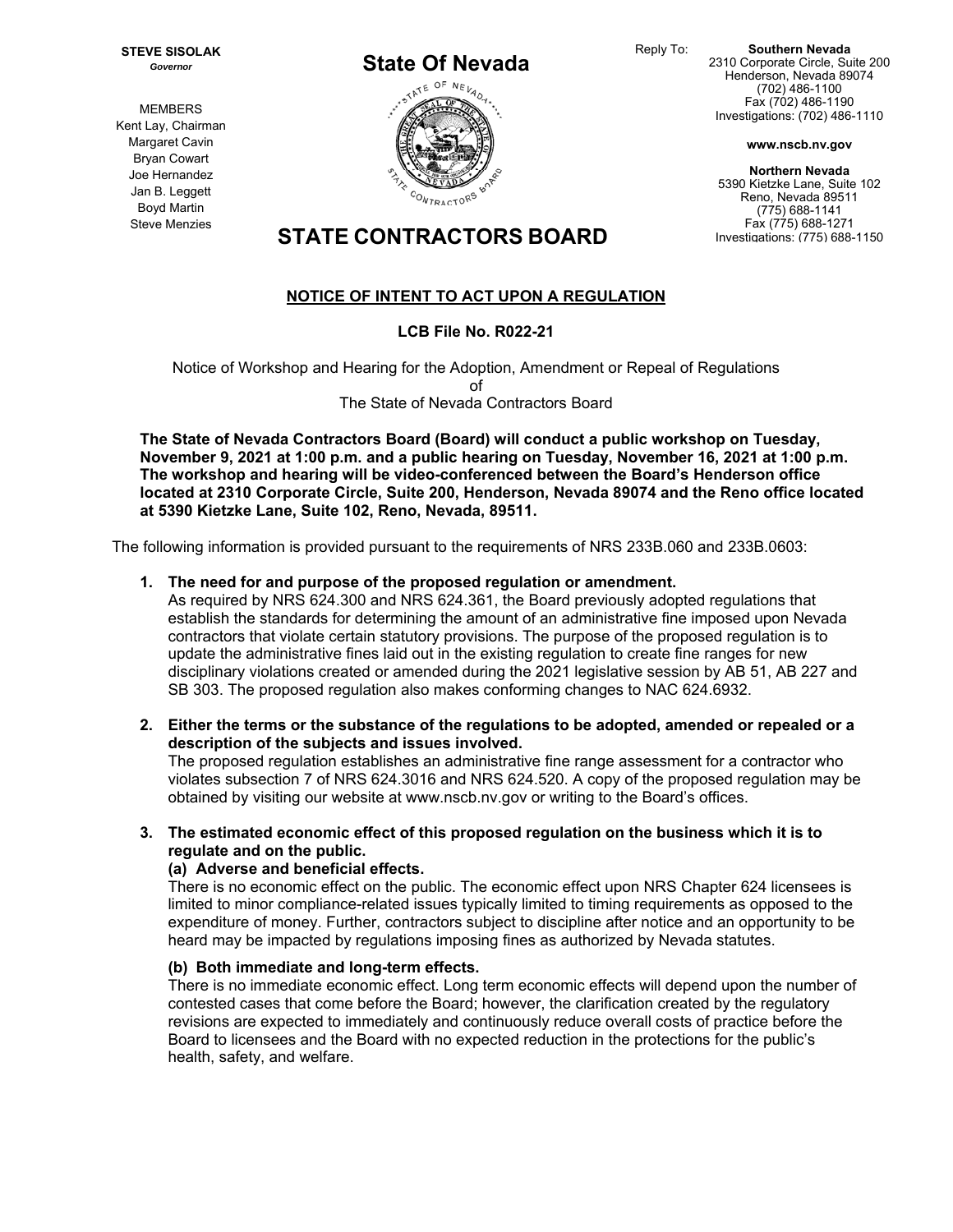- **4. The estimated cost to the agency for the enforcement of the proposed regulation.**  Cost to the agency should be minimal.
- **5. A description of and citation to any regulations of other states or local governmental agencies which the proposed regulation overlaps or duplicates and a statement explaining why the duplication and overlapping is necessary.**  The proposed regulation does not overlap or duplicate any regulation.

**6. If the regulation is required pursuant to federal law, a citation and description of the federal law.** 

Does not apply.

- **7. If the regulation includes provisions which are more stringent than a federal regulation that regulates the same activity, a summary of such provisions.**  Does not apply.
- **8. Whether proposed regulation establishes a new fee or increases an existing fee.**  The regulation does not establish a new fee or increase an existing fee.

Persons wishing to comment upon the proposed action of the Board may appear at the scheduled public workshop or may address their comments, data, views or arguments, in written form to the Executive Officer of the Nevada State Contractors Board, 2310 Corporate Circle, Suite 200, Henderson, Nevada 89074 and the Reno office located at 5390 Kietzke Lane, Suite 102, Reno, Nevada, 89511. Written submissions must be received by the Board five days prior to the scheduled workshop. If no person who is directly affected by the proposed action appears to request time to make an oral presentation, the board may proceed immediately to act upon any written submissions.

A copy of this notice and the regulations to be adopted, amended or repealed will be on file at the State Library, 100 Stewart Street, Carson City, Nevada, for inspection by members of the public during business hours. Additional copies of the notices and the regulation to be adopted will be available at the State Contractors Board 2310 Corporate Circle, Suite 200, Henderson, Nevada 89074 and the Reno office located at 5390 Kietzke Lane, Suite 102, Reno, Nevada, 89511. Copies of this notice and the proposed regulation will also be mailed to members of the public upon request. A reasonable fee may be charged for copies if deemed necessary.

Upon adoption of any regulation, the board, if requested to do so by an interested person, either before adoption or within 30 days thereafter, shall issue a concise statement of the principal reasons for and against its adoption and incorporate therein its reason for overruling the consideration urged against its adoption.

This notice has been mailed to all persons on the agency's mailing list of administrative regulations and posted at the following locations:

> Nevada State Contractors Board – Reno Office Nevada State Contractors Board – Henderson Office Nevada State Contractors Board – Internet Website Nevada Public Notice Website

> > Dated: October 13, 2021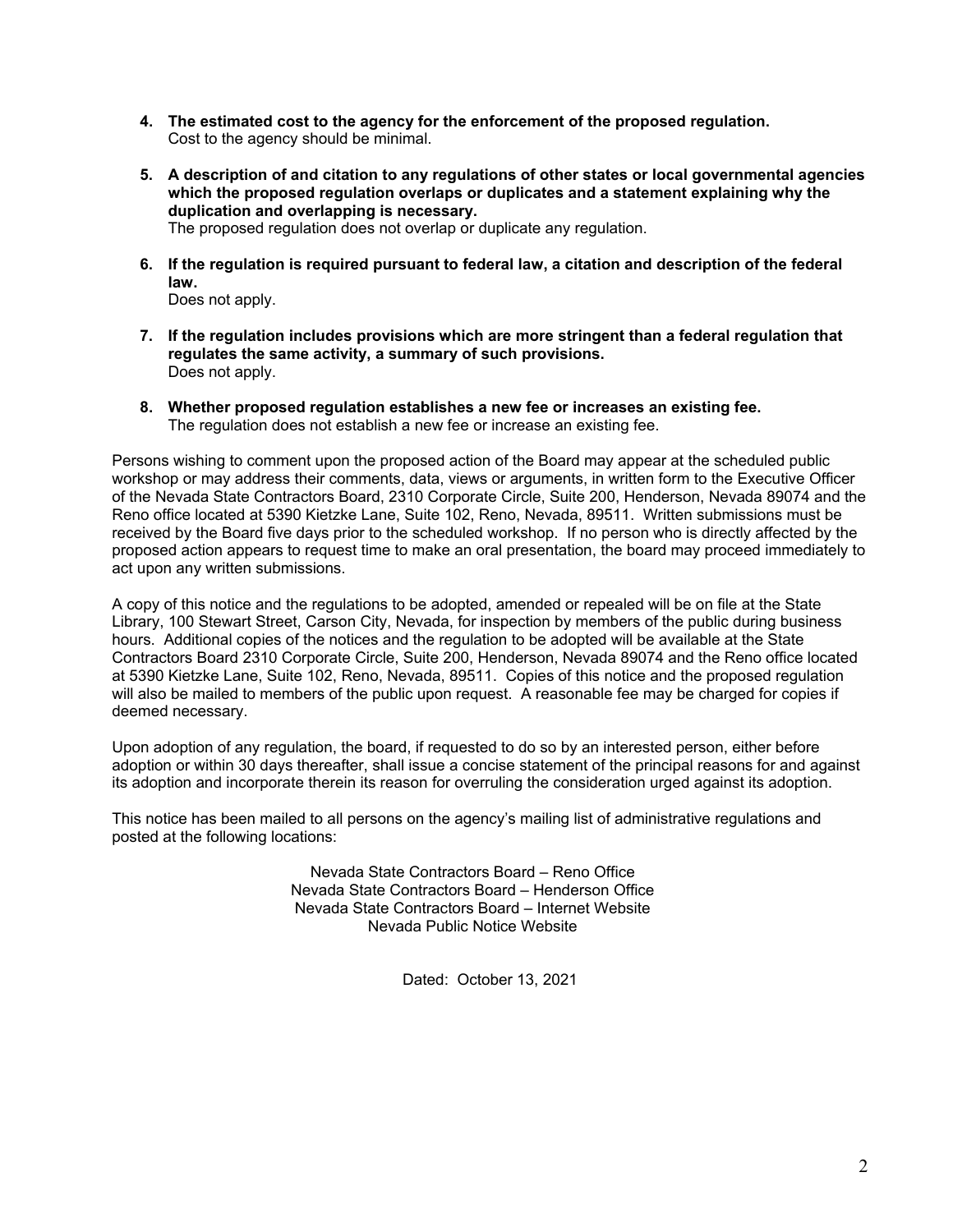## **PROPOSED REGULATION OF THE**

## **STATE CONTRACTORS' BOARD**

## **LCB File No. R022-21**

#### October 7, 2021

EXPLANATION – Matter in *italics* is new; matter in brackets **[**omitted material**]** is material to be omitted.

AUTHORITY: § 1, NRS 624.100; § 2, NRS 624.300.

A REGULATION relating to contractors; revising information a contractor is required to provide to certain clients; providing for and amending administrative fines; and providing other matters properly relating thereto.

#### **Legislative Counsel's Digest:**

Existing law authorizes the State Contractors' Board to make reasonable regulations. (NRS 624.100) Existing regulations require a contractor to provide an informational form to an owner of a single-family residence when the contractor enters into contract with the owner regarding the license the contractor must possess. (NAC 624.6932) **Section 1** of this regulation removes two incorrect addresses from the informational form.

Existing law authorizes the Board to impose administrative fines of not more than \$10,000 for acts which constitute a cause for disciplinary action. (NRS 624.300) **Section 2** of this regulation establishes new administrative fines for when a contractor enters into a contract to perform work without the required license or fails to comply with state law governing contracts for work concerning residential photovoltaic systems used to produce electricity. **Section 2** increases the fine for a contractor failing to adequately advise a customer of his or her rights under state law.

**Section 1.** NAC 624.6932 is hereby amended to read as follows:

624.6932 The informational form that a general building contractor is required to provide

regarding contractors pursuant to paragraph (a) of subsection 3 of NRS 624.600 to the owner of a

single-family residence with whom he or she has contracted must be as follows: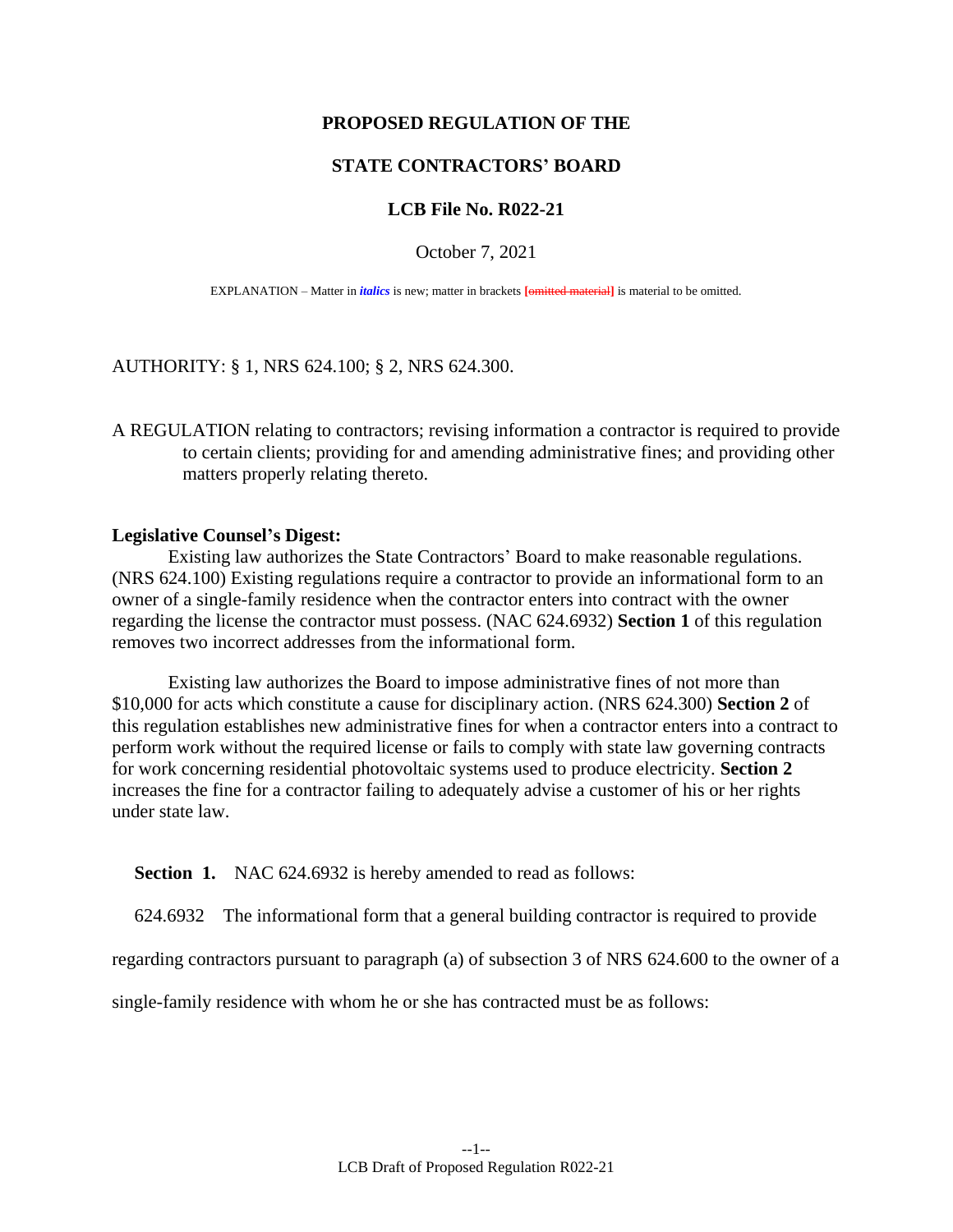**Contractors are required by law to be licensed and regulated by the State Contractors' Board. The State Contractors' Board has jurisdiction to investigate complaints that are filed against contractors. Any questions concerning a contractor may be referred to the State Contractors' Board** *.* **[at[**:

(1) 9670 Gateway Drive

Suite 100

Reno, Nevada 89521

(775) 688-1141; or

(2) 2310 Corporate Circle Suite 200 Henderson, Nevada 89074

(702) 486-1100.**]**

**The law of this State requires that a person or entity who enters into a contract to perform construction work be properly licensed by the State Contractors' Board for the category of work that the person or entity intends to perform. Laws regulating licensed contractors are designed to protect the public. If you contract with a person or entity who is not licensed to perform construction work, your remedies against that person or entity may be limited to a suit in civil court. You may be liable for damages arising out of any injuries to an unlicensed contractor or that contractor's employees, as well as withholding taxes, contributions pursuant to the Federal Insurance Contributions Act and**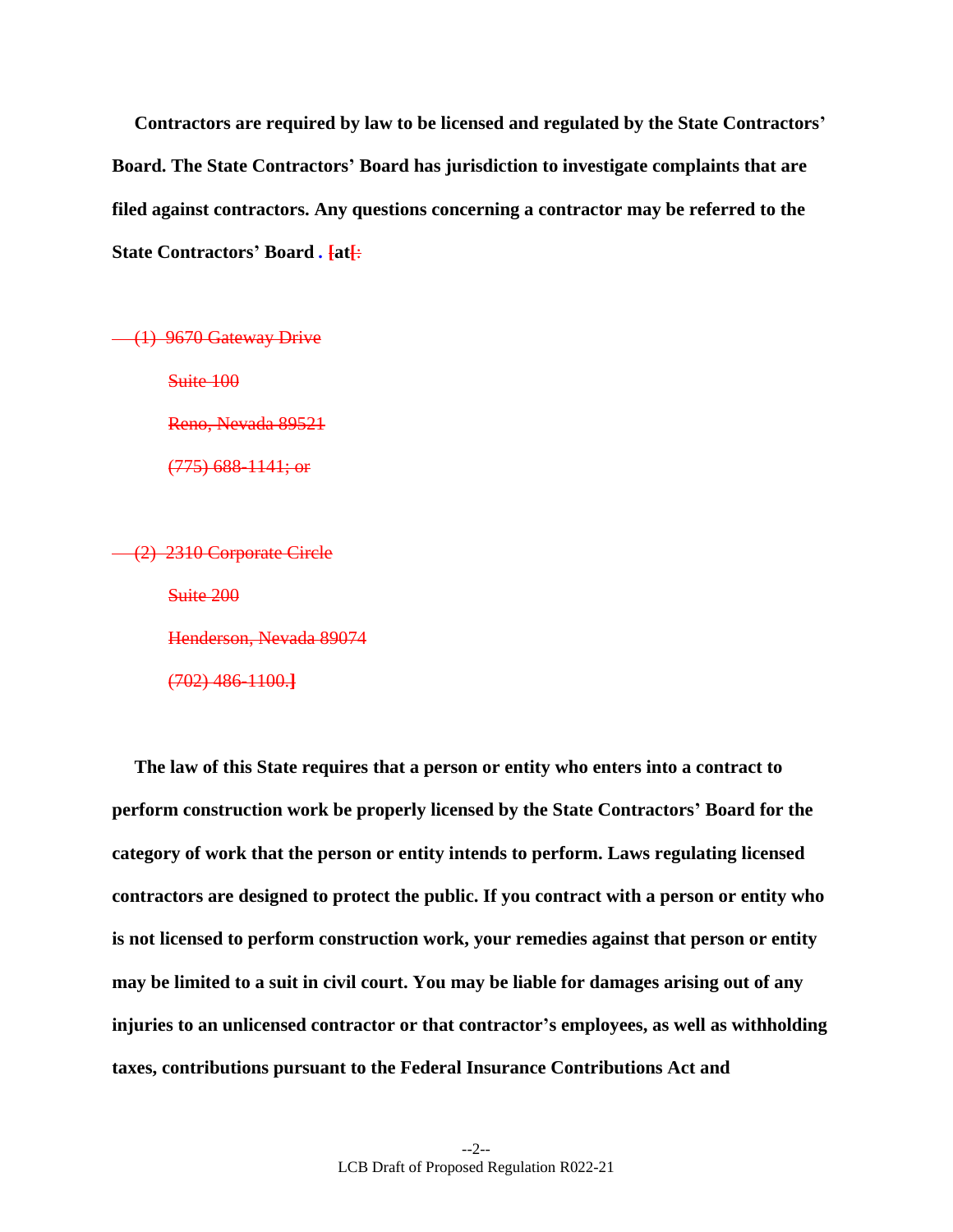**contributions for industrial insurance and unemployment compensation. In addition, you must comply with other applicable state and federal laws regarding employment. Finally, you should be aware that construction performed on your property must comply with all applicable laws, ordinances, building codes and regulations.**

**A contractor is required to include the contractor's license number on all of his or her advertising, vehicles, bids and contracts. You may contact the State Contractors' Board to find out if a contractor has a valid license and, if so, the status of that license and the status of any disciplinary action by visiting the website of the Board at http://www.nvcontractorsboard.com or calling the Board at one of the telephone numbers listed above.**

**Sec. 2.** NAC 624.7251 is hereby amended to read as follows:

624.7251 1. If the Board or its designee issues an order imposing an administrative fine pursuant to the provisions of this chapter and chapter 624 of NRS, each such fine assessed by the Board or its designee must:

(a) Specify the violation for which the person is being cited; and

(b) Subject to the provisions of subsections 2, 3 and 4, be in an amount which is not less than the minimum amount or more than the maximum amount as follows for the violation:

| Violation | Minimum Fine | <b>Maximum Fine</b> |
|-----------|--------------|---------------------|
|           |              |                     |
|           |              |                     |
|           |              | \$10,000            |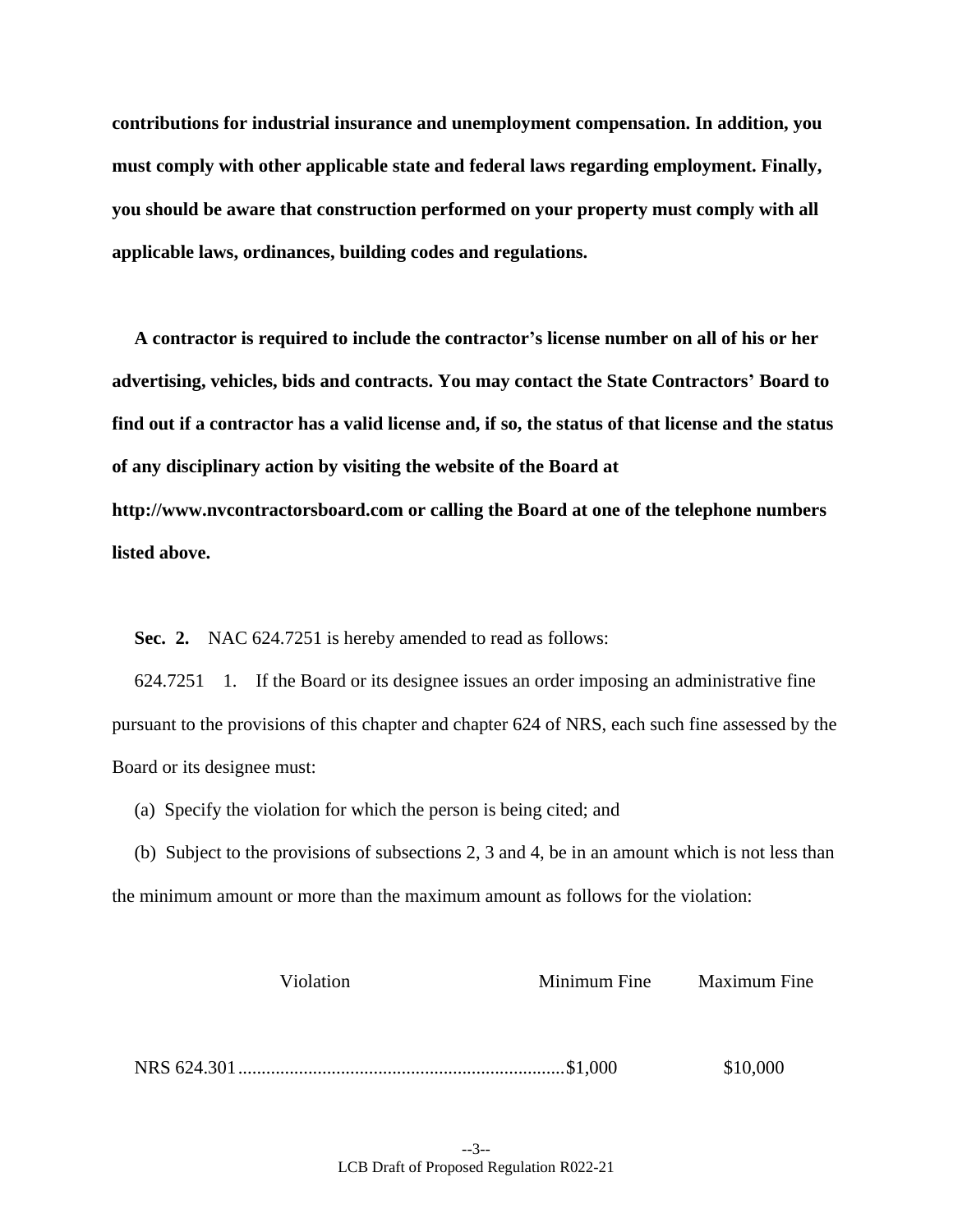| Violation                                                        | Minimum Fine | <b>Maximum Fine</b> |
|------------------------------------------------------------------|--------------|---------------------|
| Paragraph (a) of subsection 1 or subparagraph (4)                |              |                     |
| of paragraph (b) of subsection 1 of NRS                          |              |                     |
|                                                                  |              | 10,000              |
| Subparagraph $(1)$ , $(2)$ or $(3)$ of paragraph $(b)$ of        |              |                     |
|                                                                  |              | 10,000              |
|                                                                  |              | 10,000              |
|                                                                  |              | 10,000              |
|                                                                  |              | 10,000              |
|                                                                  |              | 10,000              |
|                                                                  |              | 10,000              |
|                                                                  |              | 10,000              |
|                                                                  |              | 50,000              |
|                                                                  |              | 10,000              |
|                                                                  |              | 50,000              |
|                                                                  |              | 10,000              |
|                                                                  |              | 10,000              |
|                                                                  |              | 10,000              |
| Subsection 3, 5, 10, 11 <del>[or]</del> , 12 <i>or</i> 13 of NRS |              |                     |
|                                                                  |              | 10,000              |
|                                                                  |              | 10,000              |
|                                                                  |              | 10,000              |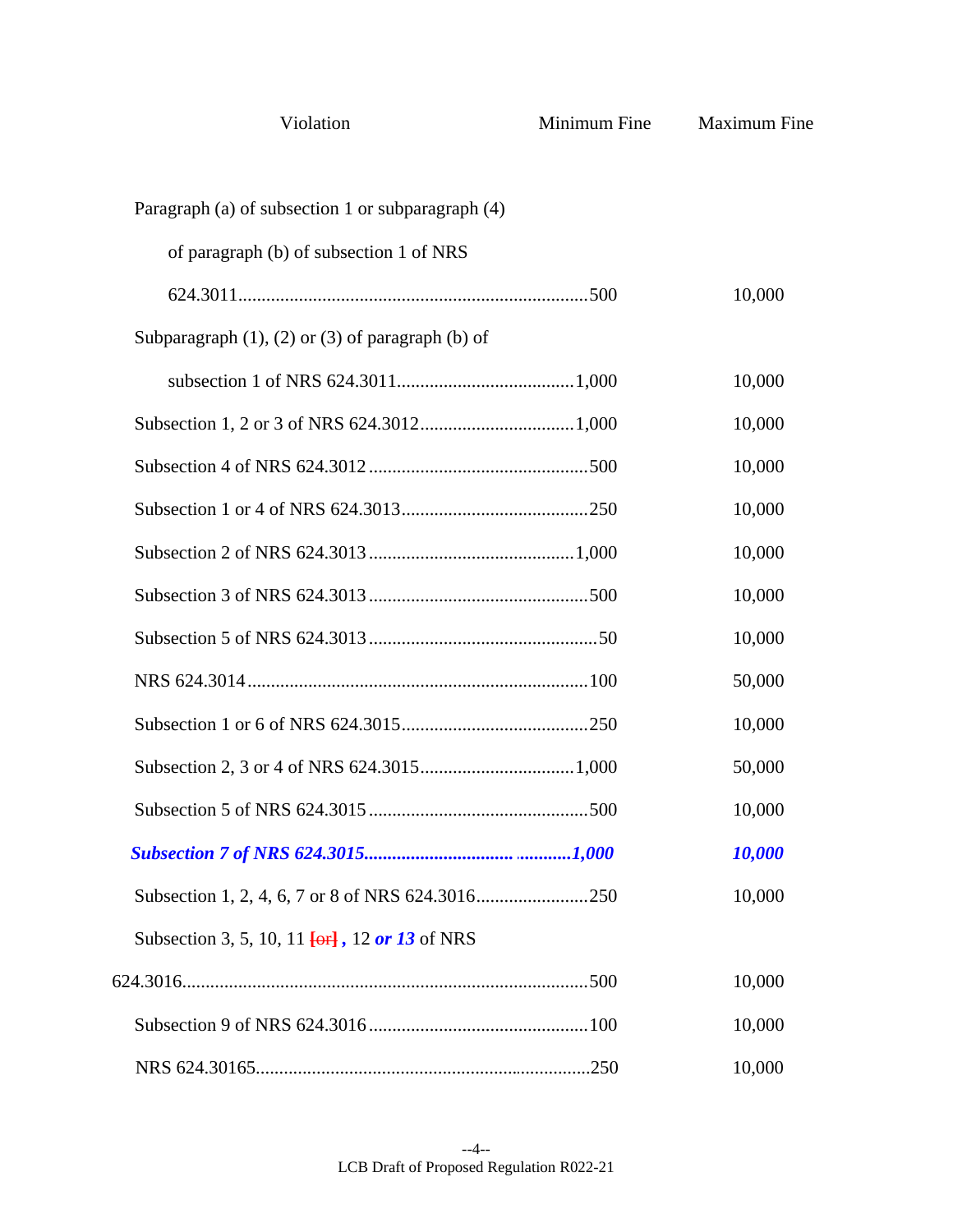Minimum Fine Maximum Fine

| 10,000   |
|----------|
| 10,000   |
| 10,000   |
| 50,000   |
| 10,000   |
| 10,000   |
| 50,000   |
| [250]500 |
| 50,000   |
| 50,000   |
| 50,000   |

2. In determining the amount of an administrative fine to be imposed pursuant to subsection 1, the Board or its designee will consider the factors set forth in paragraphs (a), (b) and (c) of subsection 4 of NRS 624.300 and paragraphs (a), (b) and (c) of subsection 2 of NRS 624.710, as applicable.

3. Unless otherwise prohibited by law and except as otherwise provided by subsection 6, the Board or its designee may reduce or stay a fine assessed pursuant to subsection 1 or any other penalty imposed pursuant to this chapter or chapter 624 of NRS pending completion of a training program, examination or any other means of remediation or retraining required by the Board or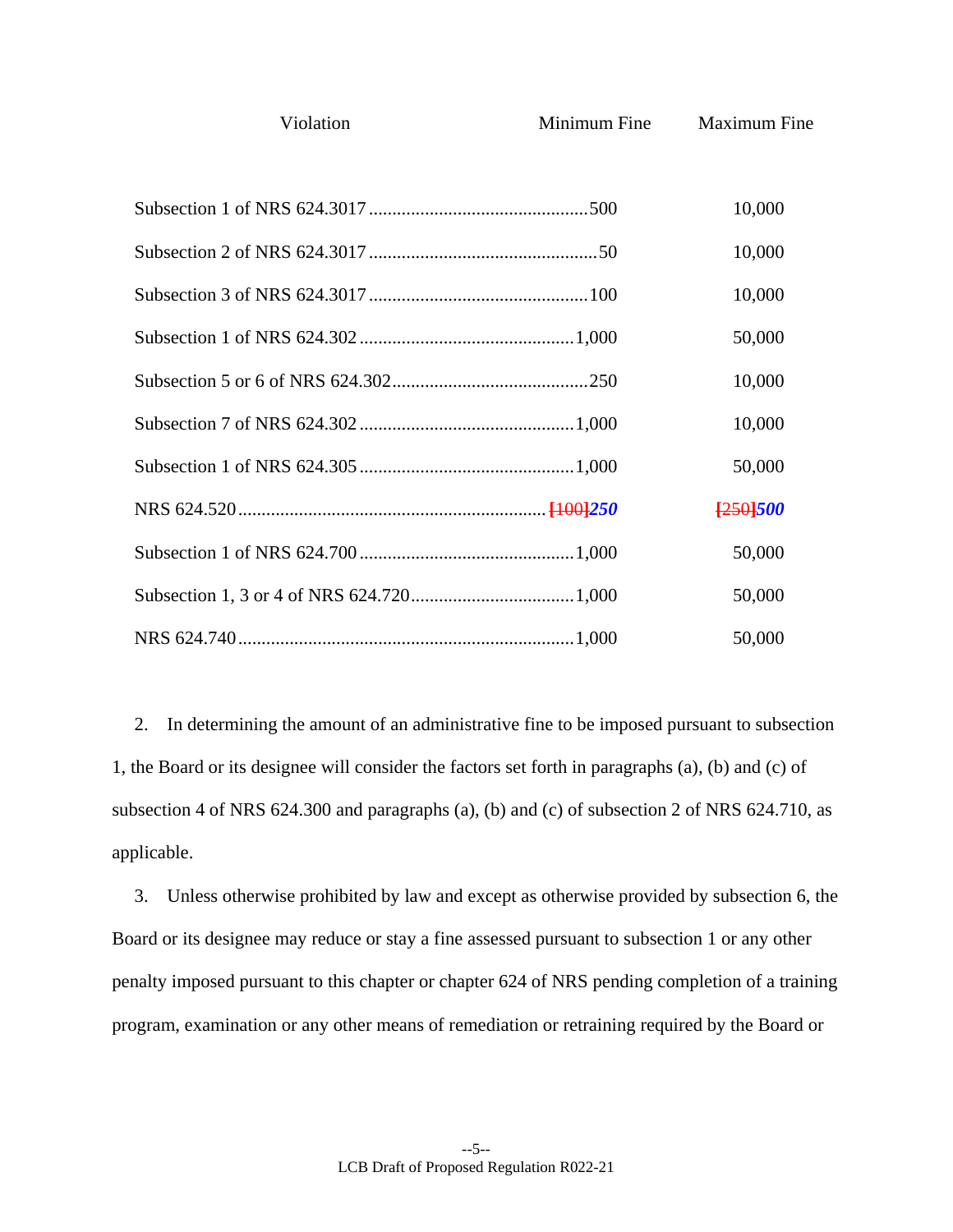its designee which is based upon the circumstances for which the fine was assessed or the penalty imposed.

4. The Board or its designee will assess the maximum fine listed in subsection 1 only if one or more of the following circumstances apply:

(a) The cited person has a history of violating the same or similar sections of NRS, NAC or any relevant administrative order;

(b) The administrative citation specifies more than one violation;

(c) The cited person has unreasonably ignored written warnings;

(d) The violation or violations have caused harm to other persons;

(e) The violation or violations were perpetrated against a person 60 years of age or older or a person with a diagnosed physical or mental disability; or

(f) The violation or violations involved a construction project costing more than \$500,000.

5. The Board or its designee will assess the maximum fine listed in subsection 1 if the cited person has previously violated the same or similar sections of NRS, NAC or any relevant administrative order at least twice in the immediately preceding 5 years.

6. If the Board or its designee intends to exercise the discretion authorized in subsection 3:

(a) The Board or its designee may state the reasons for the exercise of discretion orally at the hearing on the matter and must state such reasons in writing in a written order or decision on the matter; and

(b) The reasons for the exercise of discretion must be derived from the presentation of the case and the findings or determinations of the Board or its designee based on the presentation of the case.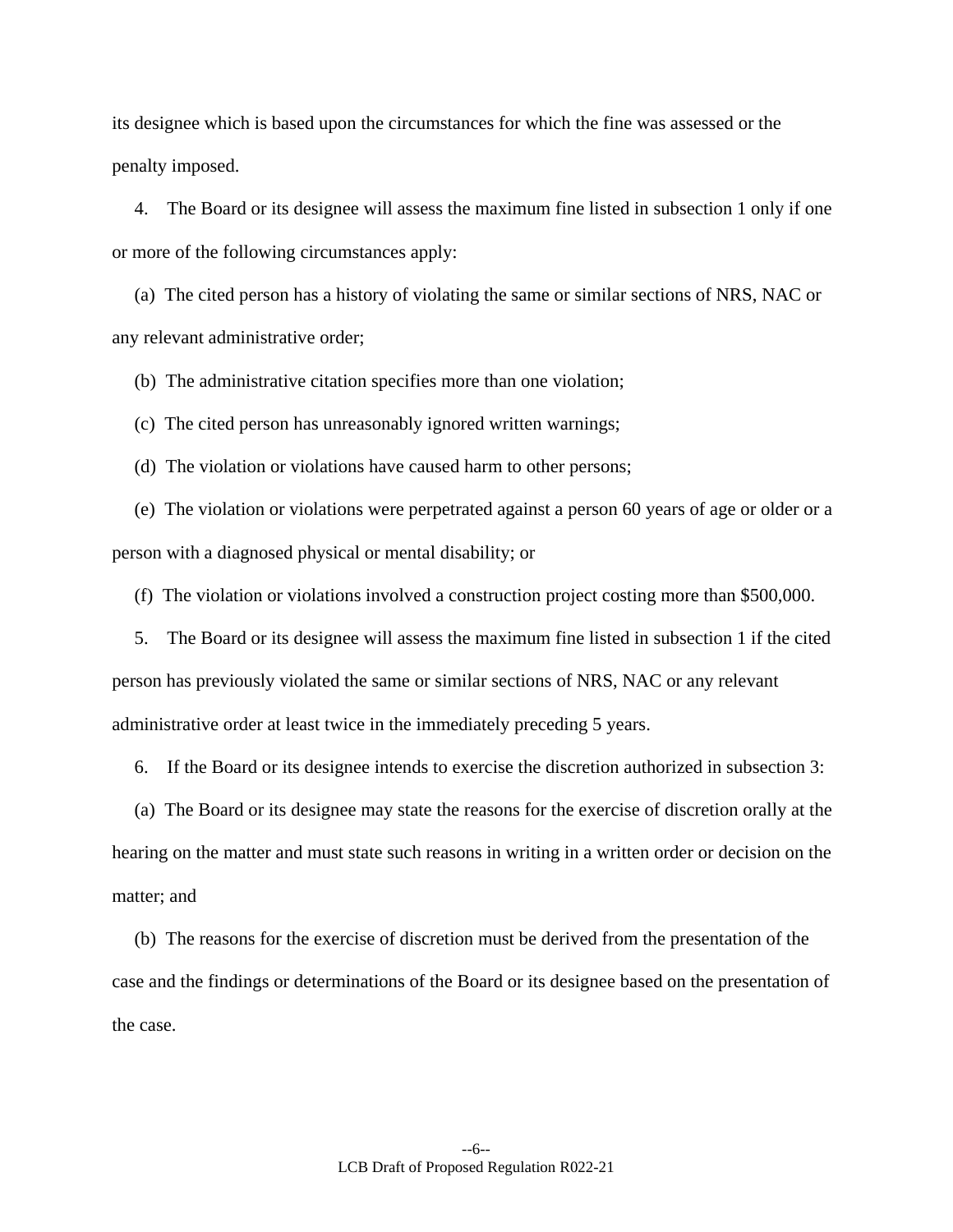Proposed Regulations R022-21

# 1.0 Overview

The Nevada State Contractors Board (NSCB) proposes two housekeeping changes to existing regulations. First, the proposed regulation would change NAC 624.6932 to remove Board office addresses that are no longer accurate and are unnecessary. Second, the regulation would amend NAC 624.7251, which tabulates administrative fines as authorized by the Board's practice act, NRS Chapter 624. These revisions are necessary to capture new or changed disciplinary fines created or amended during the 2021 legislative session.

The Nevada State Contractors Board has determined that the proposed regulation should not have an adverse financial impact upon a small business. The proposed regulation is not expected to negatively impact the formation, operation, or expansion of a small business in Nevada.

# 2.0 Authority

This small business impact statement is made pursuant to NRS 233B.0608 and complies with the requirements of NRS 2338.0609. As required by NRS 233B.0608(3), this statement identifies the methods used by the agency in determining the impact of the proposed regulation on a small business and provides the reasons for the conclusions of the agency followed by the certification by the person responsible for the agency.

# 3.0 Background

The Nevada State Contractors Board implements NRS Chapter 624 and has promulgated regulations to assist in the administration of the chapter. Nevada law - NRS 624.600 - currently requires general building contractors to provide certain notices to Nevada homeowners when contracting. The form of notice was established by regulation, NAC 624.6932. This regulation contains Board addresses that are no longer accurate. The proposed regulation eliminates the Board address from the required notice.

As required by NRS 624.300 and NRS 624.361, the Board previously adopted regulations that establish the standards for determining the amount of an administrative fine imposed upon Nevada contractors that violate statutory provisions. The proposed regulation updates the administrative fines laid out in the existing regulation, NAC 624.7251, to create fine ranges for new disciplinary violations created or amended during the 2021 legislative session.

# 4.0 Method used to determine no small business impact

Pursuant to NRS 2338.0608, the Nevada State Contractors Board made a concerted effort to determine whether the proposed regulation was likely to: 1) impose a direct and significant economic burden upon a small business, or 2) directly restrict the formation, operation, or expansion of a srnall business. As a result of this effort, the NSCB determined that there is no impact upon small business as a result of the proposed regulation.

To reach its conclusion, the NSCB considered the scope of the statutory change and narrowly tailored the proposed regulation to address the statutory mandate and the regulatory need. After